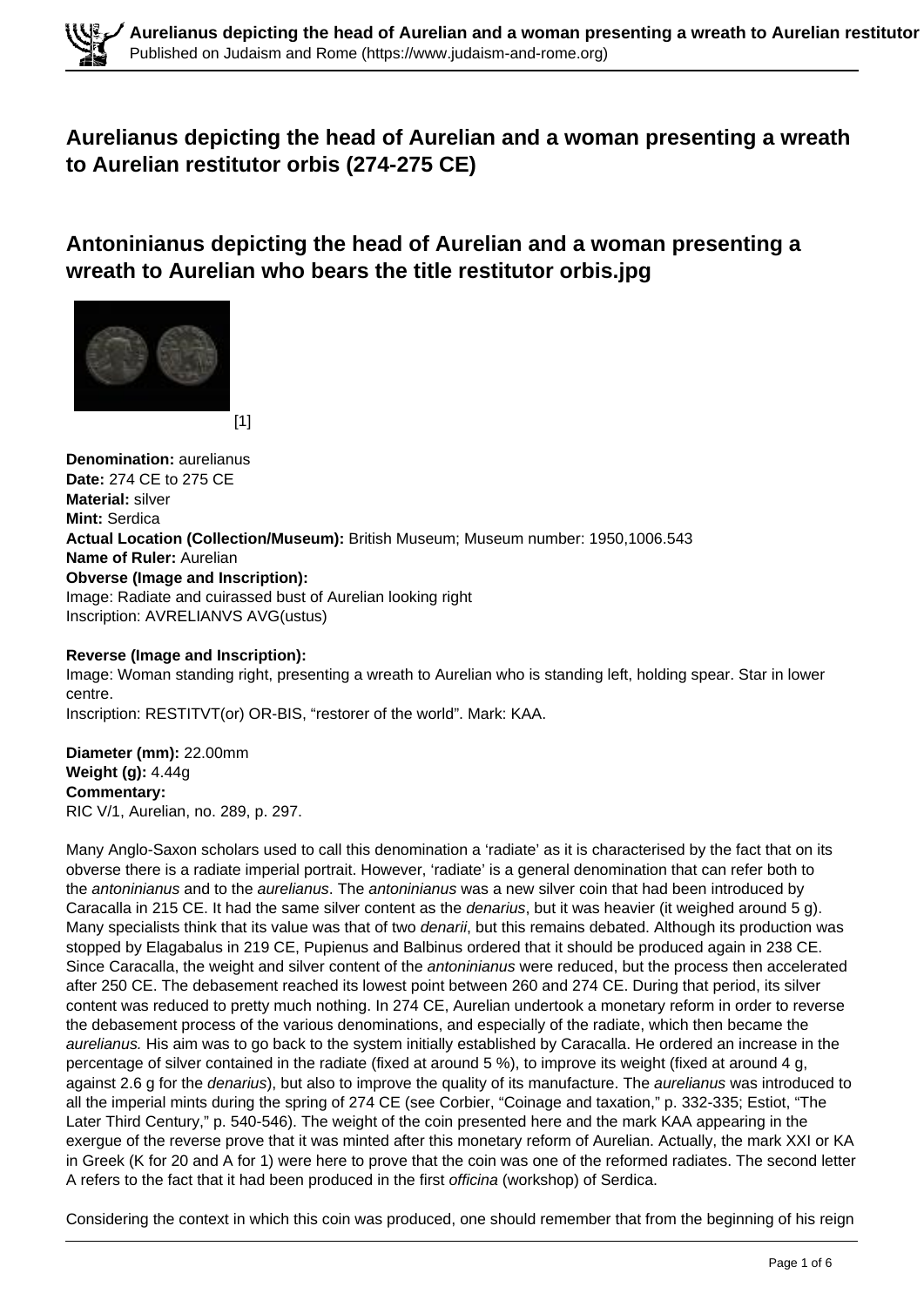**Aurelianus depicting the head of Aurelian and a woman presenting a wreath to Aurelian restitutor**  $\ell$ Published on Judaism and Rome (https://www.judaism-and-rome.org)

onwards, Aurelian had been confronted with various threats that took place in opposite regions of the Empire. First, in 271 CE Aurelian had to fight against various barbarian raids that affected Pannonia (Vandals) and Northern Italy (Alamanni, Iuthungi). Then, he focused his efforts on the Danubian frontier. Due to the incessant barbarian raids (Dacians, Carpi and Goths) that affected the province of Dacia at its limits established by Trajan, between 271 and 273 CE Aurelian must have ordered the withdrawal of the Roman presence to the south of the Danube. After this, a new province of Dacia located between the former provinces of Upper and Lower Mesia was created. The second crisis Aurelian was confronted with was an external one. While under the reigns of Valerian and Gallienus, the Syrian city of Palmyra had been a helpful ally of Rome, the murder of Odaenathus in 267 CE and the advent of Zenobia, who acted like the regent for her young son, disrupted the relationship between Rome and Palmyra. Zenobia led an aggressive policy of extension of Palmyra's territory. In 271 CE, it extended from Egypt to Asia Minor. At the same time, Zenobia's son, Vaballathus, was invested with numerous Roman titles such as that of imperator and consul, without Roman consent. Confronting what appeared to be an illegitimate power, Aurelian led a military operation against the Palmyrenes. It ended in 272 CE with the capitulation of Zenobia and her son and the victory of Aurelian. The third main threat Aurelian was confronted with was an internal one. Under the emperor Gallienus, what became one of the most challenging usurpations in the West during the third century began. In 260 CE, a military commander, Postumus, was proclaimed emperor by his troops at the Rhine frontiers. Then, the revolting soldiers took Cologne and killed Gallienus's son and all his support present in the city. Some kind of counter-empire was then created by Postumus, the secessionist area reaching up to Britain, Germania, Hispania, and the Gallic provinces. After the death of Postumus, this usurpation continued up to 274 CE, having later at its head Marius (269), Victorinus (269-271) and Tetricus (271-274). After several unsuccessful attempts of Gallienus and Claudius II to definitively put down the "Gallic emperors," Aurelian and his troops succeeded to defeat Tetricus during the spring of 274 CE, and thus put an end to this Gallic revolt that lasted fourteen years. Thus, Aurelian's celebration of being the restitutor orbis can be understood in relation to these, or one of these, various successes embodying the restoration of a unified Roman Empire. We will see in particular that the chronology of the first attribution of the epithet restitutor orbis has been debated. The communis opinio was that it would have been granted to Aurelian immediately after his victory in Gaul in 274 CE, on the occasion of his triumphal entry to Rome (note that all the inscriptions that can be dated and in which Aurelianus is presented as restitutor orbis are from 274-275 CE). This idea has been challenged by Sylviane Estiot, who has argued that the legend restitutor orbis may have appeared for the first time after the victorious campaign of Aurelian during the autumn of 272 CE against Palmyra (Estiot, "Le trésor de Maravielle," p. 15, n. 41; Estiot, "Aurélien," p. 101-104). We will consider the credibility of this revision proposed by Sylviane Estiot and see how we can interpret the message conveyed by the coin minted at Serdica presented here.

The use of the epithet restitutor dates back to the Flavian and Antonine periods. This epithet was associated with various motifs. An emperor could be praised for being the restitutor of a specific province of the empire, meaning that he was thanked for having brought prosperity and/or bringing back order to a specific area. For instance, Hadrian is famous for having been the restitutor of numerous provinces (see Hadrian, Roman soldiers, and Asia [2]). Aurelian himself was praised as being restitutor Orientis (RIC V/1, no. 140-141, p. 280; no. 233-234, p. 290; no. 350-351, p. 304) and, perhaps on one inscription, as being restitutor Galliarum in order to celebrate his victory over Tetricus (CIL XII, 2673; CIL XII, 5571a; see the re-reading of this inscription proposed in Allard, "Aurélien," p. 165-166). Among the variants of the same kind, the restitutor can be associated with the Urbs, that is, Rome. It is well attested with Septimius Severus. After the civil wars of the 190s, the use of this title was motivated by the restoration of order, and above all by the will to commemorate the impressive rebuilding program that he undertook in Rome (see RIC IV/1, Septimius Severus, no 140 and 140a, p. 108; no 167-168, p. 113; no 288-290, p. 127; on the issue of coins bearing the legend restitutor urbis under Caracalla's joint reign with Severus, see Manders, Coining Images, p. 248-249). An emperor could also be praised for being the restitutor of a virtue, such as pietas (piety), libertas (freedom), or securitas publica (public security). A further rare association is the emperor presented as being the restitutor exerciti, "the restorer of the army," which is attested under Aurelian (RIC V/1, no. 366, p. 306). Finally, the epithet restitutor could be used to refer to a more global spatial or temporal entity, as for instance with the restitutor saeculi ("restorer of the time"), the restitutor orbis (terrarum) ("restorer of the world") – the epithet appearing on this issue but also on coins produced under Hadrian's reign, see **Sestertius depicting the head of Hadrian and the emperor standing above a kneeling personification of the orbis terrarum (the entire world) (119-121 CE)** –, the restitutor generis humani ("restorer of humankind"; see Antoninianus depicting Valerian, restitutor generis humani [3], walking and holding the globe (254-255 CE) [3]), and the restitutor patriae ("restorer of the fatherland"), an epithet used by Aurelian himself (CIL III, 7586; about these inscriptions of Aurelian mentioning the epithet restitutor, see Sotgiu, Studi, p. 27-29). Globally, the epithet restitutor is used to praise the emperor for being able to bring back prosperity and peace in a more or less specific area, to restore some virtues that would have been challenged, and to bring back order and joy into the Roman Empire and among the Romans. In this official context, the term restitutor systematically implies that the emperor can stop the ageing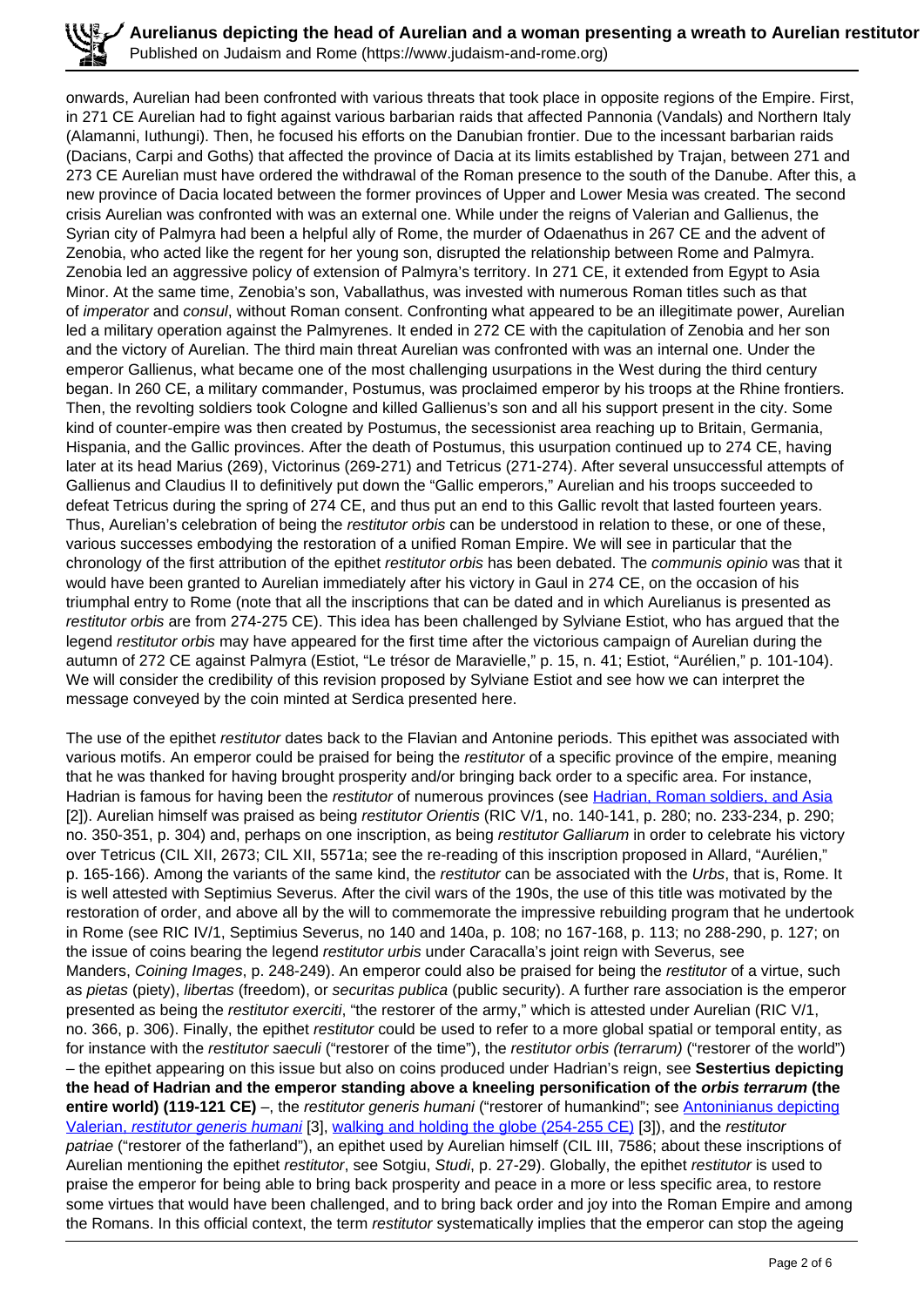or degradation processes by working for their reversion and for the re-establishment of an ideal state and/or age. By assigning this epithet to the emperors the extraordinary qualities and the divine essence of the honoured emperors were highlighted (see Hostein, La cité et l'empereur, p. 293).

Being associated with the imperial figure, the epithet restitutor orbis (terrarum)appears for the first time on coins minted under the reign of Hadrian (see **Sestertius depicting the head of Hadrian and the emperor standing above a kneeling personification of the orbis terrarum (the entire world) (119-121 CE)**), and then reappears on coins minted under the emperor Valerian (RIC V/1, Valerian, no. 116-119, p. 47, produced between 256 and 258 CE). Moreover, the first emperor to be celebrated in epigraphical documents as restitutor orbis was Severus Alexander, who reigned between 222 and 235 CE (see the inscription CIL VIII, 8797a = AE 1940, no. 151; Alföldy, "The Crisis of the Third Century," p. 92; for a representation of Severus Alexander as ruler of the world, see **Denarius depicting the head of Severus Alexander and the emperor symbolically depicted as the ruler of the orbis terrarum (the entire world) (224-225 CE)**). From then on, many emperors of the third century CE continued to present themselves as restitutor orbis (this is the case for Gordian III, Philip the Arab, Valerian, Claudius II, Aurelian, Marcus Claudius Tacitus, Florianus, Probus, Carus, and Postumus, and it continued under the Tetrarchs, see *Latin Panegyric II (10).1* [4]). It is certainly under the reign of the emperor Aurelian (270-275 CE) that the frequency of use of this epithet associated with the emperor reached a peak (on the use of the epithet, see the list in Peachin, Roman Imperial, p. 514, entry "restitutor orbis"). The epithet is associated with Aurelian both on coins and on inscriptions. Concerning coins, the broad distribution of the restitutor orbis type is best illustrated by the numerous mints in which these coins were produced, namely Serdica [5] (Thracia) – which is the case with the coin presented here –, Milan, Rome, Cyzicus [6] (Asia), Tripolis [7] (Phoenicia) and Antioch [8] (Syria). As stated by Valérie Allard, the repartition of the mints that had produced this type reflects the phenomenon of multiplication and of delocalisation of the mints towards the peripheries of the Empire that occurred during the third century CE (Allard, "Aurélien," p. 169). Concerning inscriptions mentioning explicitly the epithet restitutor orbis and associating it with Aurelian, one should note that the few that can be dated all date from 274 or 275 CE. Their distribution area is much narrower, as they are attested in Numidia, Italy and in Narbonensis. They are thus located in the very core of the Empire, far from the margins that were distanced from Rome because of the Gallic Empire and of the Palmyrene expansionist policy. As stated by Valérie Allars, the epigraphic praise of Aurelian as restitutor orbis is mainly concentrated in regions that were concerned with road rehabilitation programs (Africa and Narbonensis), that benefitted from imperial largesse (Serdica – see above), or that were part of the very centre of the Empire (Italy) (see Allard, "Aurélien," p. 169).

The last important point that must be studied is the scene depicted on the reverse of the coin presented here, and its relationship to the theme of the *restitutio orbis* and its historical context. On the reverse of the radiate is a woman wearing a long and transparent tunic, who offers a wreath to the emperor, represented cuirassed, wearing on his head the radiate crown, and holding a spear in his left hand. First, it should be noted that this theme was associated with the legend *restitutor orbis* for the first time under Aurelian's reign. Sylviane Estiot has suggested that the epithet of restitutor orbis would have appeared for the first time on the reverse of numismatic coins produced after the end of Aurelian's victorious campaign against Palmyra during the fall of 272 CE – and not only after the crush of the Gallic emperors in 274 CE. Among the arguments developed by Sylviane Estiot, there is first the existence of antoniniani bearing the legend restitutor orbis produced at Antioch after Aurelian's re-conquering of the city and before his monetary reform (see Estiot, "Aurélien," p. 101; in the exergue of the reverse of these coins it is mentioned that they had been produced in the  $3^{rd}$  (?) and  $6^{th}$  (?) officiae of Antioch, RIC V/1, no. 386, p. 308). Second, it seems that this type with the legend restitutor orbis must have progressively replaced the type with the legend restitutor Orientis (on this point see Estiot, "Aurélien," p. 101). This appears even more obvious if we consider that a type with the legend restitutor Orientis presented a similar scene on the reverse to the one depicted on the type with the legend restitutor orbis analysed here (see for instance RIC V/1, no. 140 (mint of Milan), p. 280; no. 234, p. 290 (mint of Siscia)). As stated by Valérie Allard, these coins honouring the emperor as restitutor Orientis and representing a woman offering a wreath – probably a golden one – to the emperor must have been produced to celebrate the end of the illegitimate taking of power and of the illegal conquests of Zenobia and Vaballath. Thus, Sylviane Estiot's thesis that the epithet of restitutor orbis appeared for the first time on the reverse of numismatic coins produced after the end of Aurelian's victorious campaign against Palmyra is convincing. The second point which is important to consider in order to fully understand the relationship between the scene represented on the reverse of this type, the legend, and the historical context in which it had been produced is the identity of the feminine figure. Some scholars have identified her with Victoria, however Valérie Allard has rightly recalled that she does not have wings, which was one common attribute of Victoria. For this scholar, the woman represented on this type should not be interpreted as a Victoria, nor as a Tychè, nor as a specific personified province, but may rather embody provincial populations welcoming a Roman victory or manifesting their attachment to the Roman power. Actually, the gesture performed by this feminine figure recalls the granting of golden crowns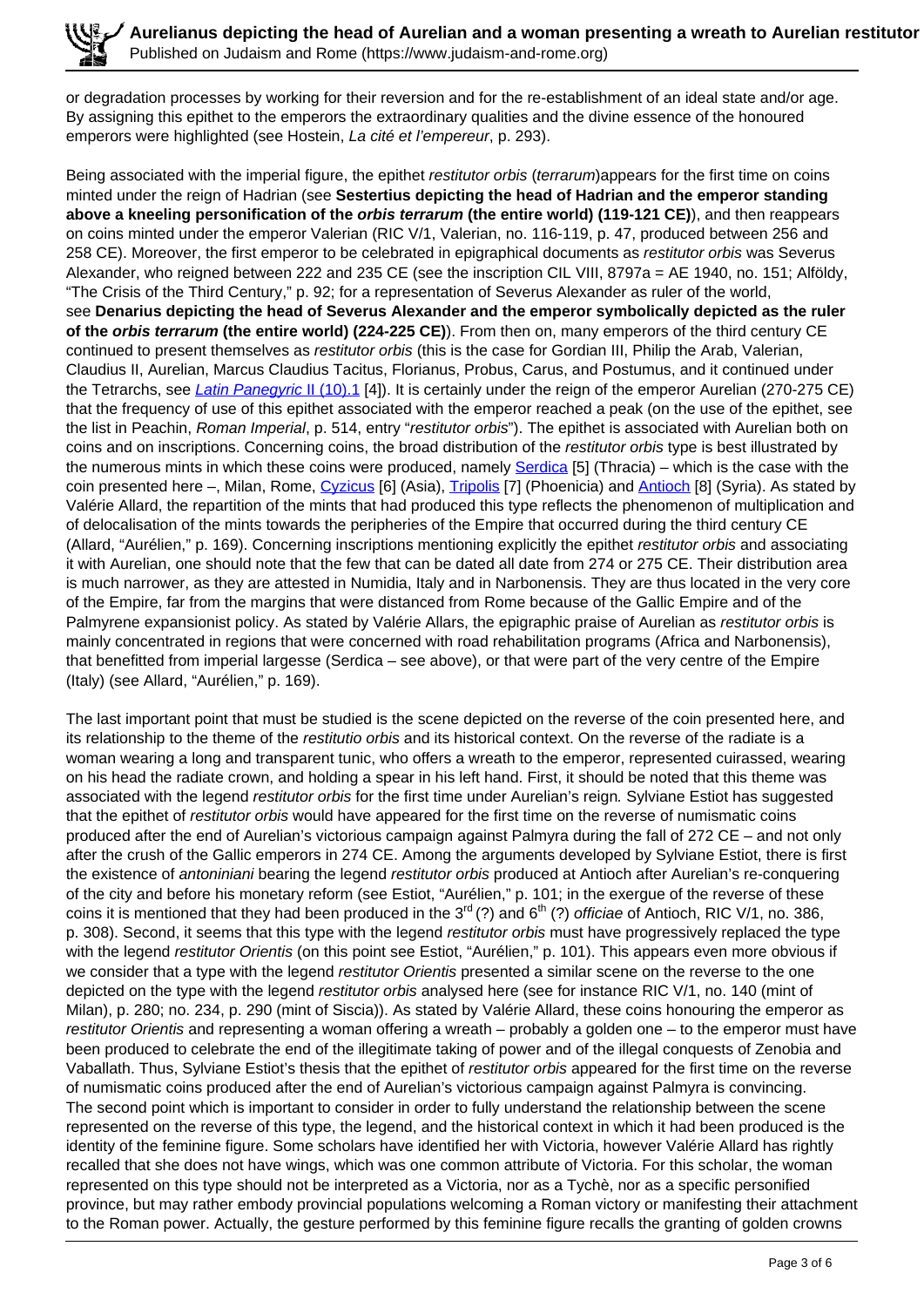to victorious military commanders under the Republican period, and later to provincial governors or emperors (see Allard, "Aurélien," p. 152-153). To sum up, the woman represented on the reverse of the type presented here would embody all the cities in the Roman East that had rallied behind or had been submitted to the Palmyrene power, and that during Aurelian's re-conquering of the East welcomed the emperor by showing him that they were happy with his victory. Thus, it would not only be the imperial victory that is celebrated in this scene – even if this dimension is present and symbolised through the warlike attire of the emperor –, but above all the fact that the imperial victory was a source of joy for provincials, who manifested their loyalty towards the imperial power (see Allard, "Aurélien," p. 153-154). The fact that this scene was later associated with the image of the emperor restitutor orbis may show that from the end of the campaign against Zenobia, Aurelian wanted to present his victory against Palmyra as putting an end to his operations of recovery of the territories of the Roman world that had been conquered by a foreign power.

Born in this context of re-conquest of the territories taken by the Palmyrene power, the epithet of restitutor orbis continued to be used afterwards in Aurelian's propaganda in association with the coin type bearing the woman offering a wreath to the emperor. As stated by Valérie Allard, it continued to be used not only to commemorate the past victory over the Palmyrene power, but also Aurelian's new victories. The coin presented here is a good example of the continuity of the minting of this type with the legend restitutor orbis, as the KAA in the exergue of the reverse shows that it had been produced after the monetary reform that occurred during the spring of 274 CE. The mint of Serdica opened under Aurelian's reign, and it is one of the mints that continued to produce this type after the victory over Tetricus and the celebration of Aurelian's triumph in Rome, up to the end of Aurelian's reign in September 275 CE. One should note that Serdica had been chosen by Aurelian – who was himself of Illyrian origin – as capital of the new province of Dacia that had been created on the left bank of the Danube after the abandonment of transdanubian Dacia. Serdica was thus a city that had benefitted from Aurelian's policy and largesse. This particular situation and history may explain why its mint continued to produce the highest number of coins commemorating the prince restitutor orbis in association with this feminine figure offering the wreath to Aurelian (see Allard, "Aurélien," p. 161). Moreover, there may exist an interesting correspondence between this type of coin praising the restitutor emperor produced at Serdica and some inscriptions coming from this new province of Dacia. One of these is from Serdica itself and is dedicated to the emperor Aurelian. Following the rereading of that inscription proposed by Valérie Allard (based on the fragment of milestone from Slivnica), this inscription of Serdica may have been dedicated to the emperor Aurelian by the recuperata res publica (see CIL III, 12333 and 13714; Allard, "Aurélien," p. 160-161). If this reading is correct, then these two inscriptions would be supplementary examples showing how the policy of praise of the restitutio imperii led by Aurelian had been particularly developed in this new province of Dacia, which could be through numismatic production or inscriptions. The city of Serdica and the whole province of Dacia had thus been attached to praise Aurelian for his global military achievements that had enabled to restore the unity of the empire, and, thus, of the world. The praise of the prince restitutor was not simply connected to the necessity to highlight the martial qualities of the emperor and his capacity to restore prosperity and order. The image of the prince restitutor was also used in the dialogue existing between the imperial centre and the provincial populations in the peripheries of the Empire to highlight the gratitude of the provincials towards the military achievements of the emperor. This dual dimension is perfectly illustrated in the numismatic type presented here.

Keywords in the original language:

- Aurelianus [9]
- restitutor [10]
- orbis [11]

Thematic keywords:

- Aurelian [12]
- wreath [13]
- military dress [14]
- Serdica [15]
- restorer [16]
- restorer of the world [17]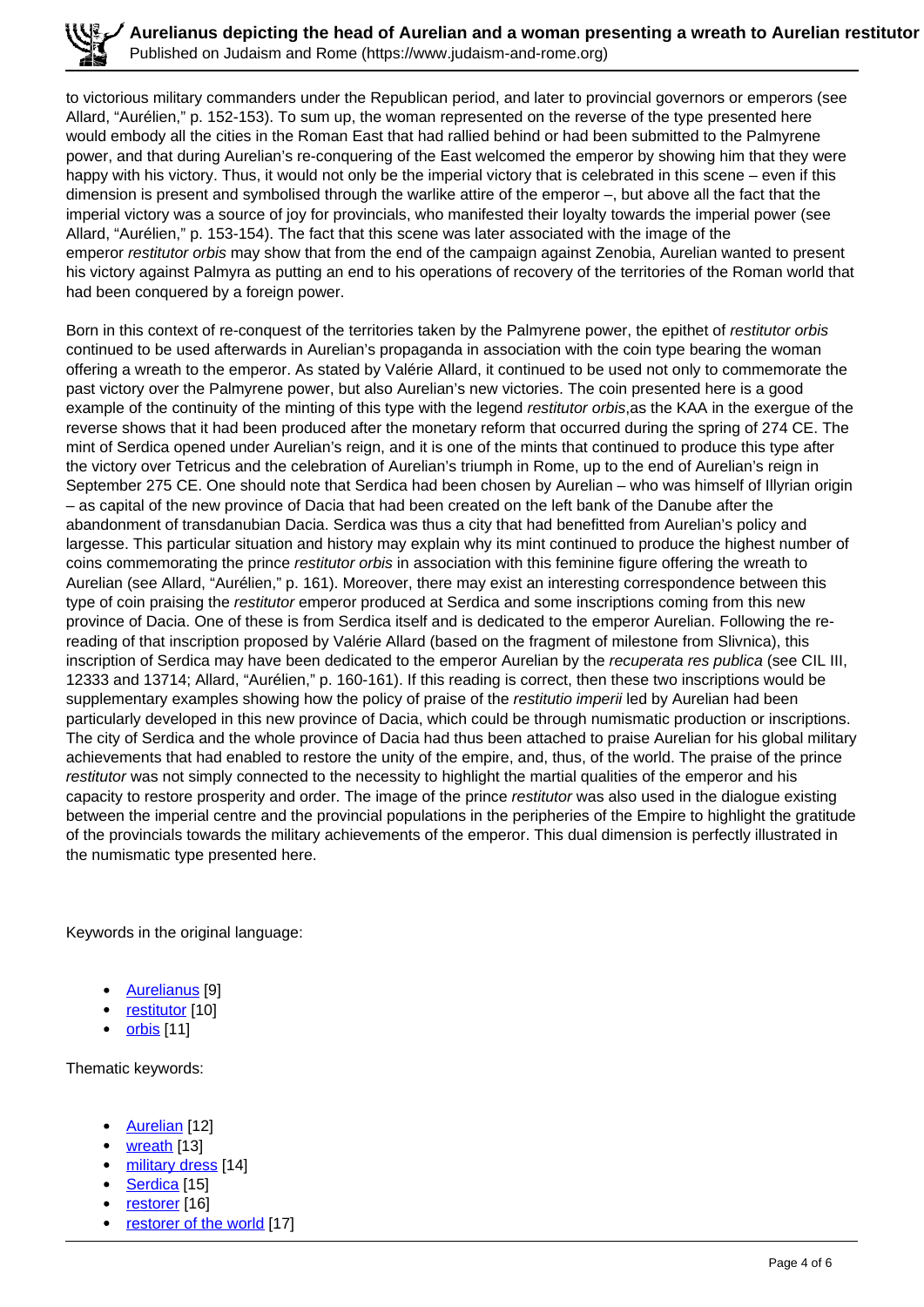**Aurelianus depicting the head of Aurelian and a woman presenting a wreath to Aurelian restitutor (274-2005)** Published on Judaism and Rome (https://www.judaism-and-rome.org)

- Roman empire [18]
- unity of the empire [19]
- provincials [20]
- provincial loyalty [21]

**Bibliographical references:** Allard, Valérie, "Aurélien, restitutor orbis et triomphateur" [22], in La "crise" de l'Empire romain de Marc Aurèle à Constantin. Mutations, continuités, ruptures (ed. Marie-Henriette Quet; Paris: Presses de l'université Paris-Sorbonne, 2006), 149-172

 Corbier, Mireille, "Coinage and taxation: the state's point of view, A.D. 193-337" [23], in Cambridge Ancient History XII (ed. Alan K. Bowman, Peter Garnsey, Averil Cameron; Cambridge: Cambridge University Press, 2005), 327-392

 Estiot, Sylviane, "Le trésor de Maravielle" [24], in Trésors monétaires, Tome V (; Paris: Bibliothèque Nationale de France, 1983), 9-70

Estiot, Sylviane, "Aurélien: numismatique et épigraphie" [25], in Les empereurs illyriens. Actes du colloque de Strasbourg (11-13 octobre 1990) (ed. Edmond Frézouls , Hélène Jouffroy; Strasbourg: AECR, 1998), 97-117

Estiot, Sylviane, "The Later Third Century" [26], in The Oxford Handbook of Greek and Roman Coinage (; Oxford: Oxford University Press, 2012), 538-560

Hostein, Antony, La cité et l'empereur. Les Éduens dans l'Empire romain d'après les Panégyriques Latins [27] (Paris: Publications de la Sorbonne, 2012)

Manders, Erika, Coining Images of Power: Patterns in the Representation of Roman Emperors on Imperial Coinage, A.D. 193-284 [28] (Leiden - New York: Brill, 2012)

 Peachin, Michael, Roman Imperial Titulature and Chronology [29] (Amsterdam: J.C. Gieben, 1990) Sotgiu, Giovanna, *Studi sull'epigrafia di Aureliano* [30] (Palermo: Palumbo, 1961)

 Géza Alföldy, The Crisis of the Third Century as Seen by Contemporaries [31], Greek, Roman, and Byzantine Studies 15 (1974) : 89-111

**Other sources connected with this document:** Text

## Latin Panegyric II (10).1 **[4]**

Celebration of Rome's birthday under Maximian and Diocletian

• Read more about Latin Panegyric II (10).1 [4]

Numismatic item

## Antoninianus depicting Valerian, restitutor generis humani, walking and holding the globe (254-255 CE) **[3]**

• Read more about Antoninianus depicting Valerian, restitutor generis humani, walking and holding the globe (254-255 CE) [3]

**Realized by:** 

### Marie Roux **[32]**